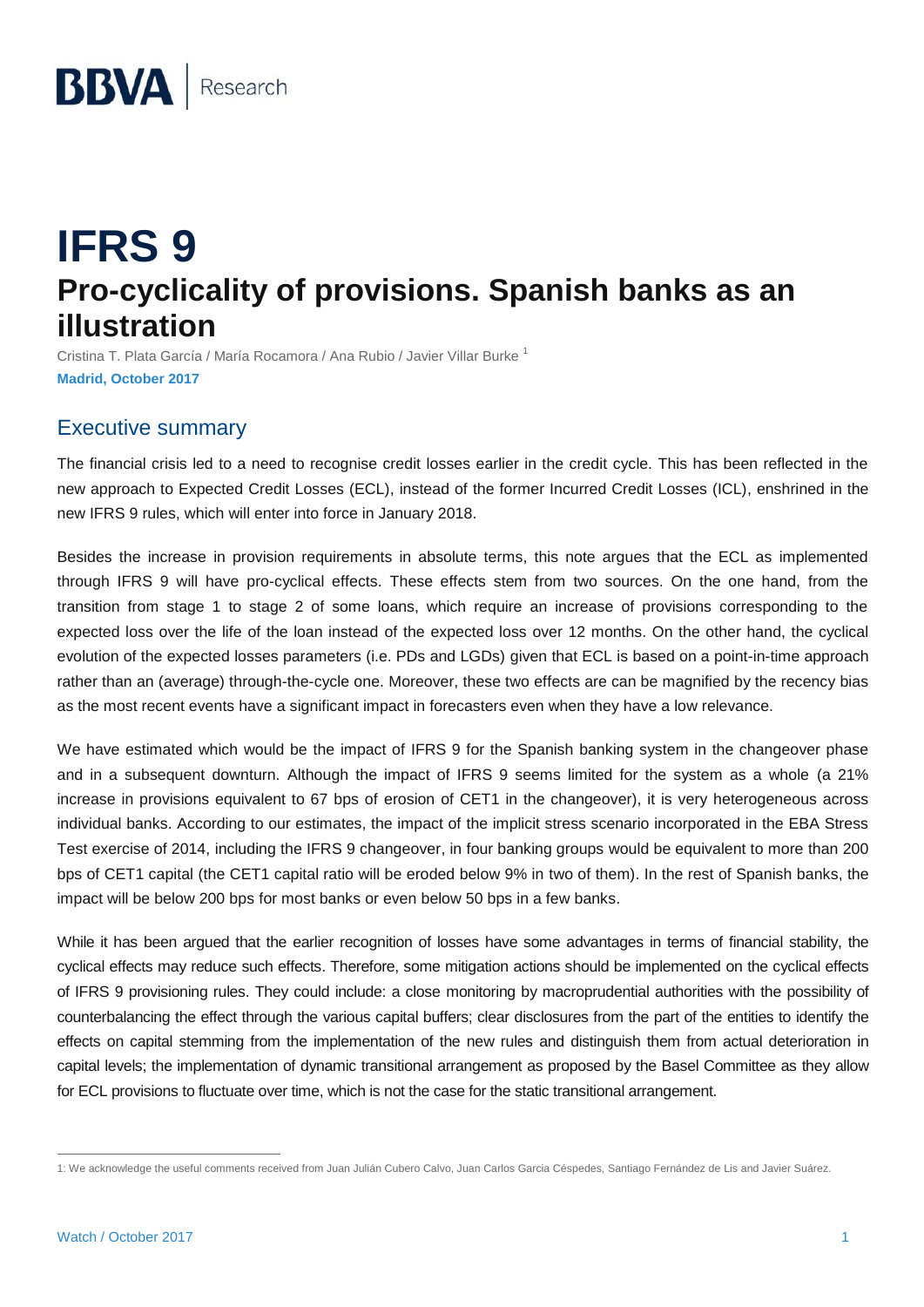## Introduction

A lesson from the global financial crisis was that banks did not have enough provisions to confront a downturn of the unprecedented magnitude observed in the last global financial crisis, only comparable to the depression of the early 1930s. Following a G20 mandate<sup>2</sup>, the new IFRS 9 rules incorporate a forward looking assessment by moving from an incurred credit loss (ICL) approach to an expected credit loss (ECL) approach for the measurement of impairment allowances with the goal of recognising existing credit losses earlier in the credit cycle. On top of past events and current conditions, expected credit losses are estimated on the basis of "reasonable and supportable forecasts about the future, including future economic conditions"<sup>3</sup>. This new approach to provisioning may have significant implications for regulatory capital both in terms of its amount and its procyclicality. The Basel Committee on Banking Supervision has launched a task force to better understand these implications<sup>4</sup>. This paper constitutes a contribution to this debate.

# Provisioning rules under IFRS 9

Under IFRS 9, credits must be classified in one of three categories: stage 1, stage 2 and stage 3. Non-deteriorated loans are considered under stage 1 and should be provisioned with an amount equivalent to the loss expected to be incurred in the following 12 months. When a loan suffers a 'significant increase in credit risk', it is moved to stage 2 and requires provisions for the lifetime expected loss. Finally, credit-impaired loans are classified as stage 3 and are provisioned similarly to an incurred credit loss under IAS 39.

According to the Basel Committee estimates, the transition to IFRS 9 will generally result in an increase in the overall amount of loan loss provisions, which in many cases will reduce the capital ratios of banks $^5$ .

# The cliff effect and pro-cyclicality

The move from ICL to ECL approach of IFRS 9 is reflected in the need to provision non-impaired loans (i.e. stage 1 and stage 2 loans). The early and decisive recognition of forthcoming losses seeks at improving financial stability through increased transparency, market discipline or inducing prompt supervisory intervention. However, it may also have some unintended consequences, via its effects on regulatory capital, by deteriorating the lending capacity of banks at the very beginning of a contraction, potentially contributing to its severity through amplified pro-cyclical effects. Moreover, the interpretation of some definitions allows for a flexible adaptation to specific cases, but they can also be unduly stretched. For instance, what does "significant increase" or "reasonable and supportable information" mean?; how will each entity tackle the non-linear relationship between ECL and forward looking information such as macroeconomic scenarios? Thus, the comparability across entities may significantly be jeopardised.

According to several estimations, the initial impact of the change over from IAS 39 to IFRS 9 would be limited (on the range of 30 to 75 bps of reduction in CET1<sup>6</sup>), although with significant heterogeneity across banks in terms of the size

 $\overline{a}$ 2: FSB (2009): *Report of the Financial Stability Forum on Addressing Procyclicality in the Financial System, April.*

<sup>3:</sup> See BCBS (2016): *Regulatory treatment of accounting provisions. Discussion Paper*.

<sup>4:</sup> See BCBS (2016): *ib*.

<sup>5:</sup> See BCBS (2017): *Regulatory treatment of accounting provisions – interim approach and transitional arrangements*.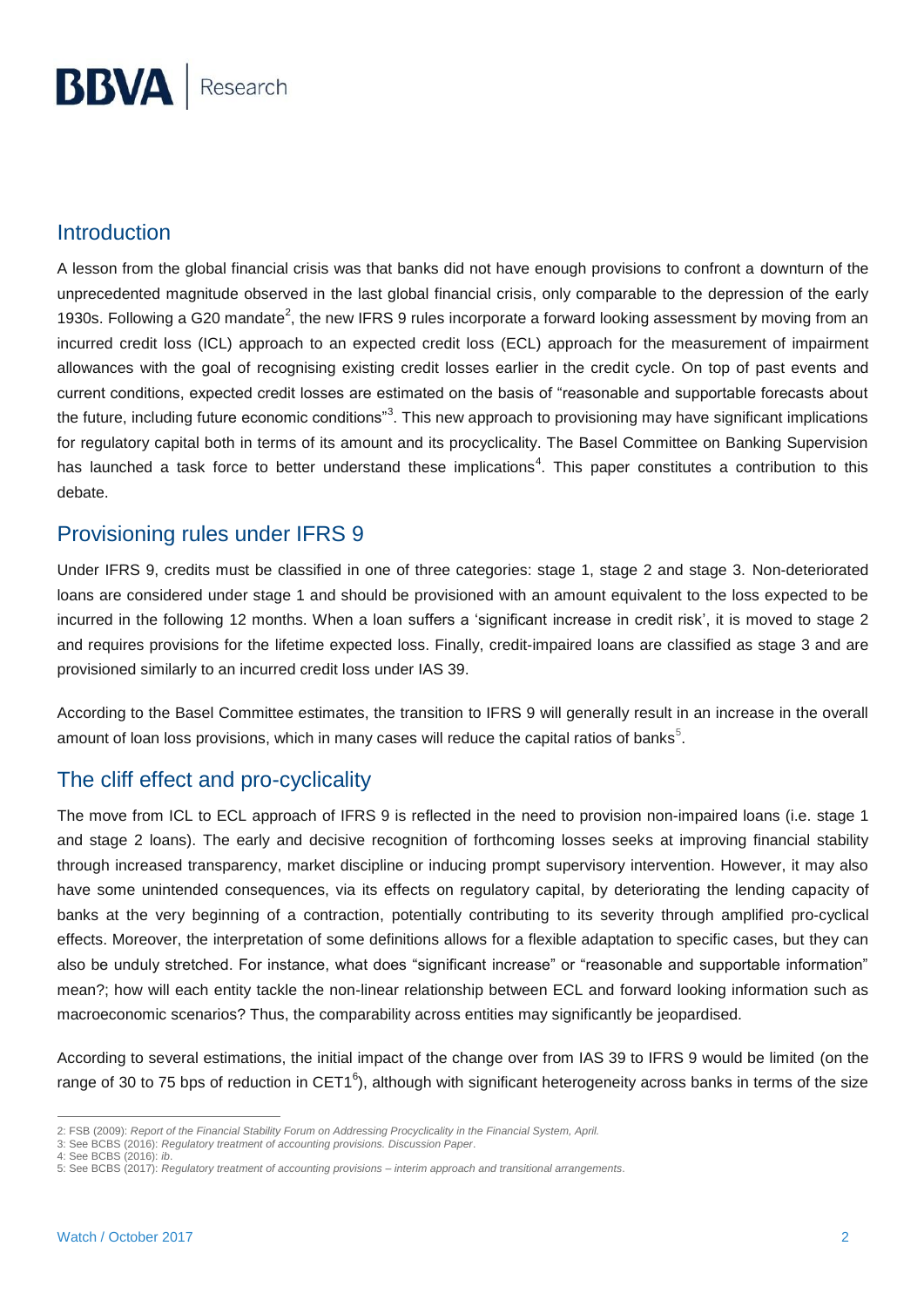

of this impact. The bulk of this impact would come from stage 2 loans (about two thirds) and the rest from stage 1 loans (one third). In order to smooth the shift to IFRS 9, the BCBS, and the Commission in the review of CRD IV, proposes some transitional adjustments for up to 5 years.

Besides this 'day-one' effect, the new accounting rules may generate a permanent pro-cyclical effect. The reclassification of a loan from stage 1 into stage 2 generates a sort of cliff effect in the amount of required provisions. Indeed, provisions jump from the expected loss for one year to the expected loss for the life of the loan, which can have a maturity of 30 or more years. The credit quality of deteriorated loans can also improve so that the loan returns to stage 1 and the corresponding provisions are reduced. Through the cycle, the movements in both directions will compensate each other. However, during the downturn, there will be a concentration of loan transfers from stage 1 to stage 2 and, during the recovery, there will be a concentration of loan transfers in the other direction. This fact, combined with the cliff effect of the reclassification, implies a pro-cyclical effect generated by the provisioning rules under IFRS 9. As an illustration of this potential effect, Figure 1 compares the evolution of loan losses over preprovision earnings in Spain since the 1980s, against how it would have been if the losses for each one of three-year crises should have been recognised upfront at the beginning of each period.



**Figure 1b** Loan losses over pre-provision earnings with a front loaded recognition of losses, Spain, percentage



Source: Banco de España and BBVA Research. Source: Banco de España and BBVA Research.

With the exception of 2012, loan losses have always been smaller than earnings; typically they represent between 40% and 60% of earnings during a downturn (Figure 1a). This implies that banks can use some of these earnings to build capital buffers, confront potential losses from other portfolios or even distribute a (small) dividend to investors. Under the lifetime approach, provisions should be frontloaded for the expected loss during the (3-year) downturn period (Figure

<sup>6:</sup> A number of studies provide an estimate within this 30-75 bps range. For instance, EBA (2017, *Report on results from the second EBA Impact Assessment of IFRS 9. July)* EBA (2016, *Report on results from the EBA Impact Assessment of IFRS 9. December*), Barclays (2017, *IFRS9 – Bigger than Basel IV. January*), Deutsche Bank (2017, *IFRS 9: Safer balance sheets, more volatile earnings*, May) and HSBC (2016, *Impact of transition to IFRS 9 will be manageable, but regulatory capital requirements at risk in recession*, December). In absolute terms, the increase in provisions under IFRS 9 compared with the current levels of provisions under IAS 39 is estimated to be between 15% and 30% in most studies (see ESRB, 2017, *Financial Stability implications of IFRS 9, July*).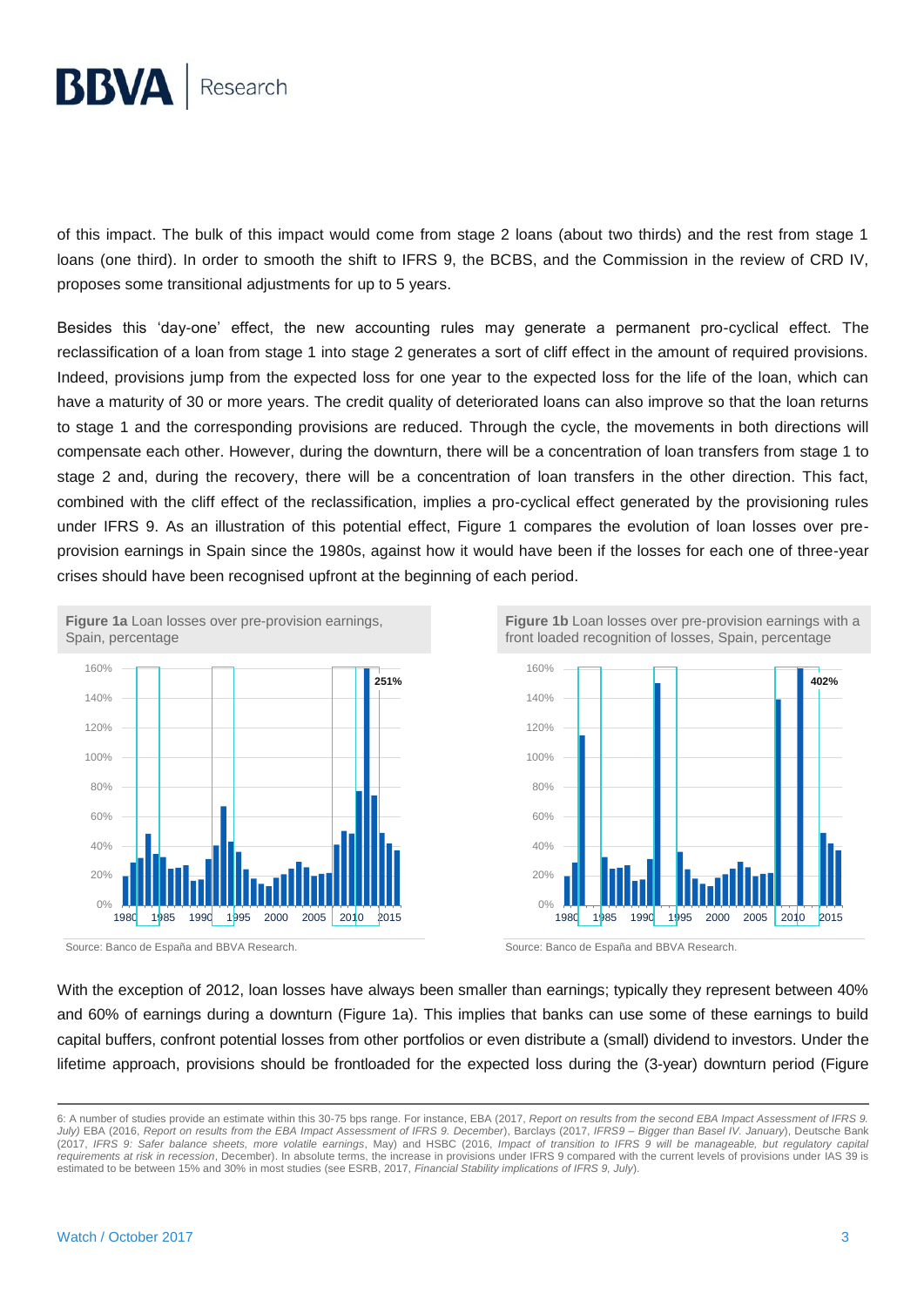

1b). In such a case, provisions do not only absorb the whole of earnings of the first year, but also deteriorate capital. While this situation could theoretically be reverted in the subsequent years, the volatility in earnings and dividends can have a significant impact on investors' confidence and the cost-of-equity of banks. Moreover, the accounting erosion of capital might reduce capital levels below regulatory requirements while it was not the case without the pro-cyclical effect. In other words, books might show a bank (or even a financial system) as non-viable when it is economically viable. The accounting effect may even be amplified through a self-fulfilled prophecy, push a bank into insolvency and undermine the capacity of banks to comply with other prudential requirements (e.g. leverage ratio).

Moreover, these effects are amplified by the cyclical sensitivity of the credit risk parameters used for the estimation of the expected credit loss. The IRB models used under the prudential framework incorporate the one-year expected loss approach, which is calculated on the basis of (average) through-the-cycle (TTC) PDs and LGDs. However, the expected loss under IFRS9 will be calculated on the basis of point-in-time (PIT) PDs and LGDs. These PIT parameters move with the cycle and show higher values during downturns (possibly affected by the recency bias).

Confronted with this situation, banks are expected to build additional "buffers" of provisions beyond regulatory requirements. However, other reactions are also possible; for instance, they may rethink some business lines which could more likely be affected by the stage 2 effects either by increasing loan prices or by abandoning certain business lines. Indeed, According to the EBA (2017, op. cit.) 72% of banks anticipate that IFRS 9 impairment requirements will increase volatility in profits. Also banks suggest that IFRS9 may have an impact in lending practices. On a similar vein, Abad and Suarez (2017)<sup>7</sup> argue that forward-looking methods for the calculation of impairment allowances, such as under IFRS 9, imply sharper on-impact responses to negative shocks to (expected) credit quality, including those associated with changes in the aggregate state of the economy. If changes in economic cycle cannot be predicted well before the beginning of the crisis, PIT parameters could be overestimated and thus the downturn could have sharper impacts. Moreover, this can be affected by the recency bias. Consequently, well-modelled forward-looking methodologies reduce the procyclicality of IFRS 9 provisions and their economic consequences.

## Pro-cyclical effects in Spanish banks

To assess the extent of these pro-cyclical effects, we have performed some simulations for the fourteen largest Spanish banking groups.

The simulations are based on the consolidated information disclosed under pillar III for December 2016, complemented with data from the EBA transparency exercise (as of June 2016) when needed. Seven banking groups use internal models (IRB) for assessing credit risk, namely, BBVA, Bankia, Popular, Santander, Sabadell, Bankinter and Caixabank $^8$ . Therefore these banks provide information about their credit portfolios in terms of probabilities of default (PDs), loss given default (LGDs), exposures at default (EAD) and provisions broken down by internal rating category (although with heterogeneous level of granularity). Other seven banking groups (Kutxabank, Ibercaja, Unicaja, Cajamar, Liberbank, Abanca and BMN) only use the standard approach (SA) in assessing the credit risk of their loan portfolios and

<sup>7:</sup> *Assessing the cyclical implications of IFRS 9 – a recursive model.* ESRB Occasional Paper no. 12, July 2017.

<sup>8:</sup> Data for BBVA, Santander and Sabadell correspond to the group as a whole, i.e. it includes both the business in Spain and abroad.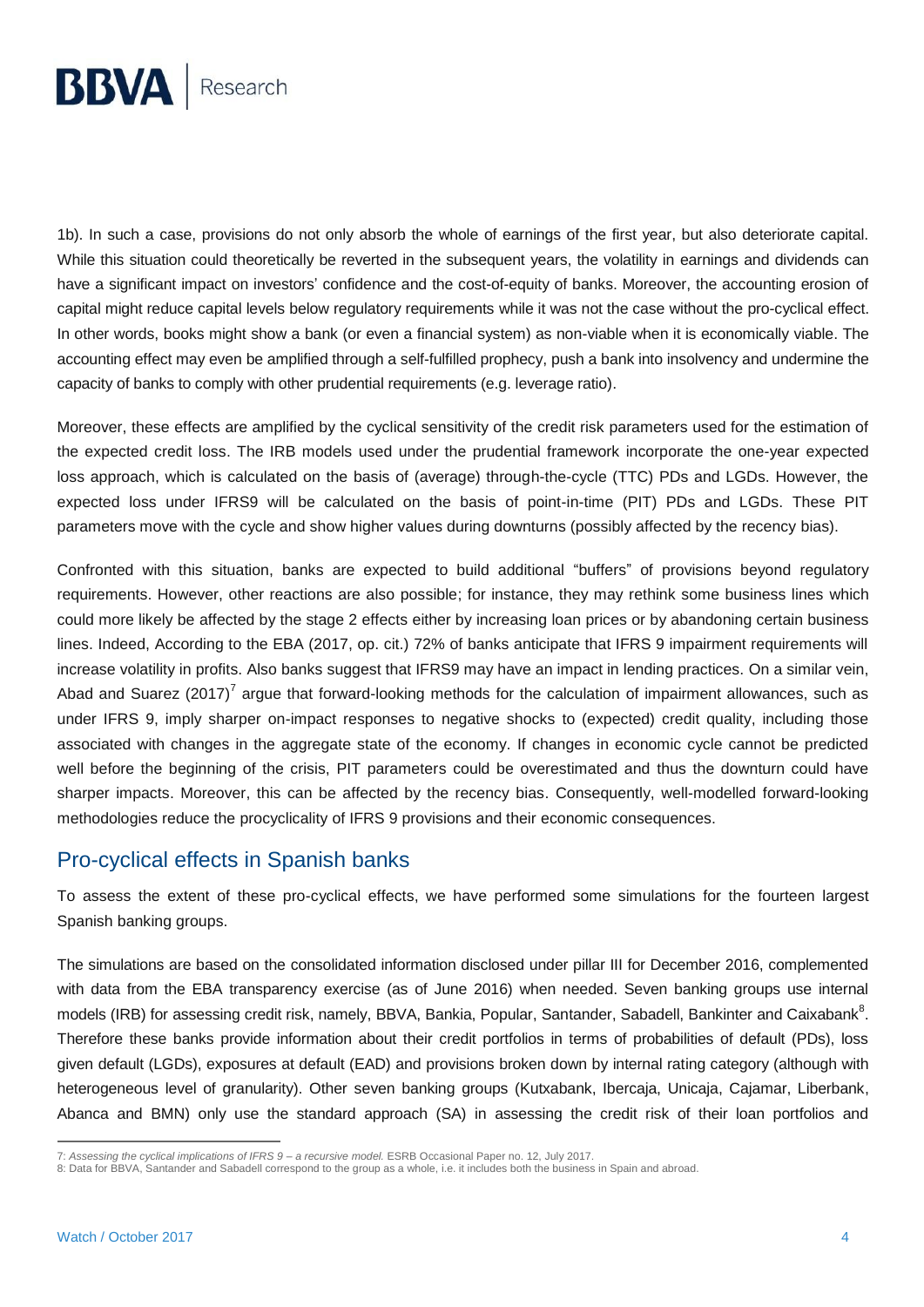

calculating capital requirements. We have assumed that the SA portfolios had a distribution similar to the IRB distribution, either for the same bank when information is available or for the average of all banks with IRB otherwise.

Loans with a probability of default of 5% or larger were considered to be on stage 2. A bank would very seldom grant a loan with such a high probability of default and, therefore, having such a loan in the portfolio would most likely stem from a supervened deterioration in the loan<sup>9</sup>.

We have considered 3 scenarios by stressing the PDs. In scenarios 1a and 2, PDs are increased two-fold and fivefold across internal rating categories, respectively, assuming banks become more conservative during a downturn. In scenario 1b, we have used the implicit stress incorporated in the EBA Stress Test exercise of 2014 by comparing the PDs in the stress scenario against the PDs in the baseline scenario (at the end of the period, after the stress horizon of three years). Scenarios 1a and 1b represent a stress similar to the one observed in the crises of early 1980s, the early 1990s and the first stage of the recent global financial crisis (2008-2010); while scenario 2 corresponds to a more severe crisis, similar to the one experienced during the deepening of the crisis in Spain as of 2011-2013.

We have divided the loan portfolio into four subcategories, in line with the usual regulatory classification (mortgage loans, corporate loans, revolving credit and other retail loans) to take into account their specificities.



Note: Change over: effect of the change over from IAS 39 to IFRS 9; Stress 1a: 2-fold increase in PDs for each rating class; Stress 1b: PDs are stressed following the assumptions used for the EBA stress test 2014; Stress 2: 5-fold increase in PDs for each rating class. Source: Banks' disclosures, EBA and BBVA Research.

**Figure 2b** CET1 ratio under IFRS 9 and several stress scenarios, Spanish banking system, percentage



Note: Change over: effect of the change over from IAS 39 to IFRS 9; Stress 1a: 2-fold increase in PDs for each rating class; Stress 1b: PDs are stressed following the assumptions used for the EBA stress test 2014; Stress 2: 5-fold increase in PDs for each rating class. Source: Banks' disclosures, EBA and BBVA Research.

<sup>9:</sup> According to EBA (2017), banks will mostly consider the relative change in the PD as a primary quantitative indicator of significant increase in credit risk for most asset classes. Similarly, ESRB (2017) indicates that banks usually rely on changes in PDs and missed payments for the determination of a significant increase in credit risk and the subsequent shift of exposures to stage 2.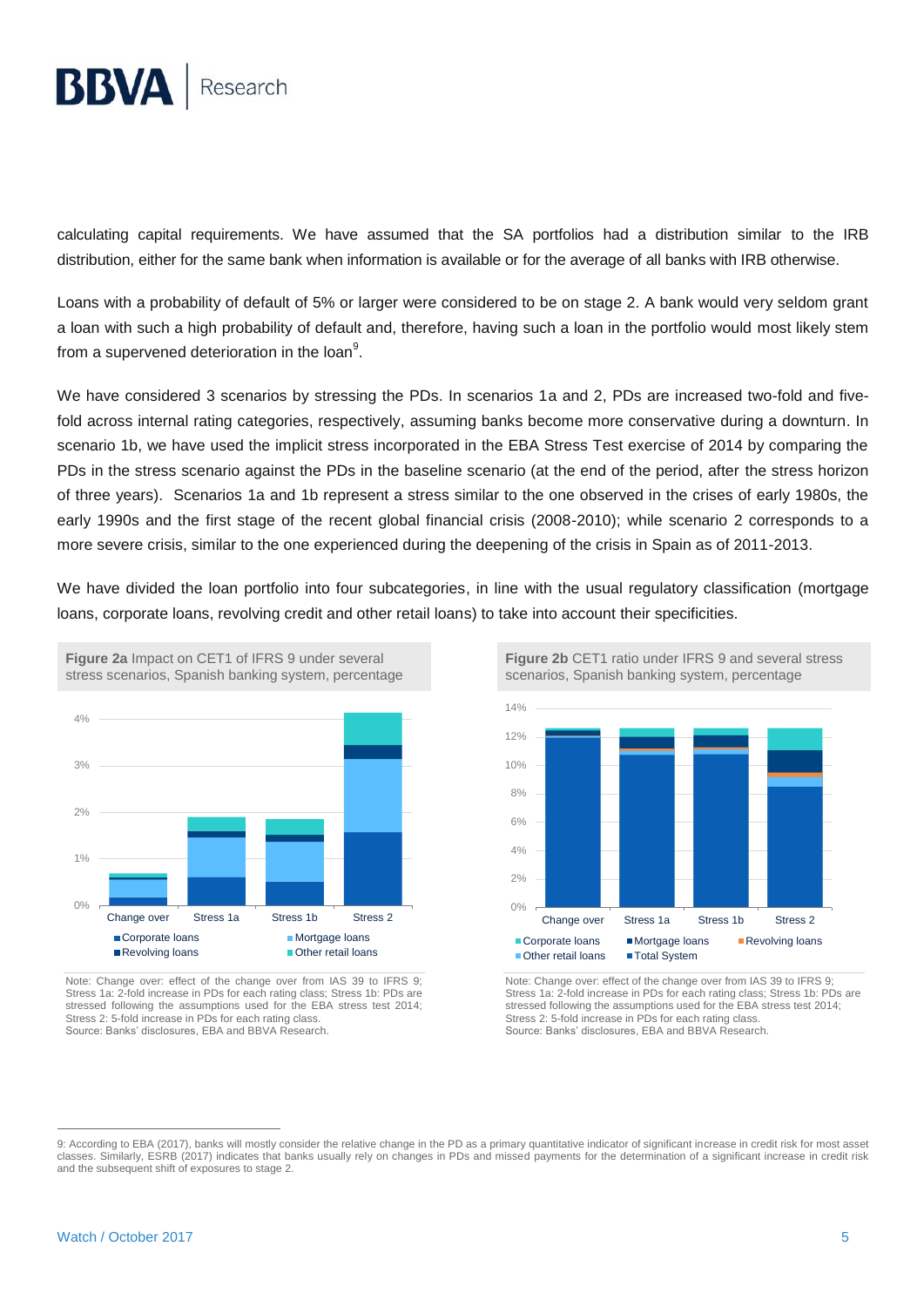

The results of the simulation for the Spanish banking system in aggregate are shown in Figure 2. The changeover to IFRS 9 is expected to increase the expected losses in €5.2 billion compared with the losses incurred under IAS39. As a benchmark for comparing banks and scenarios, we have assumed that the provisions would be fully translated into a reduction in CET1 capital<sup>10</sup>. As a consequence, the CET1 capital ratio decreases in 67 basis points, mainly coming from the corporate and mortgage portfolios. A crisis with the characteristics of stress 1a or 1b would yield similar results with an impact of 185 and 180 bps, respectively (Figure 2a). A more severe crisis like the one under scenario 2 would erode the CET1 ratio in 403 bps. As a consequence, the CET1 ratio would decrease from 12.6% in 2016 to 11.9% after the changeover to IFRS 9, to 10.8% in an average crisis like the ones of scenario 1b and down to 8.6% in a severe crisis like the one under scenario 2 (Figure 2b).

The impact appears to be very different across banks. Although regulatory requirements mark the minimum provisions, banks may be more conservative in their reserves for loan losses. As a consequence, the effective impact of the new rules should be assessed against the actual provisions accumulated by the different banks. There is a different prudential treatment of accounting provision depending on the use of the standard approach (SA) or internal risk-based models (IRB). Banks using mainly the standard approach tend to have larger buffer or excess provisions than banks using an IRB approach. As a consequence, SA banks present a lower estimated impact on provisions from IFRS 9 impairment requirements in potential future downturns than banks mainly using the IRB approach.



breakdown by type of bank, percentage

**Figure 3a** Impact on CET1 of IFRS 9 under several stress scenarios, Spanish banking system and

Note: Change over: effect of the change over from IAS 39 to IFRS 9; Stress 1a: 2-fold increase in PDs for each rating class; Stress 1b: PDs are stressed following the assumptions used for the EBA stress test 2014; Stress 2: 5-fold increase in PDs for each rating class. Source: Banks' disclosures, EBA and BBVA Research.

**Figure 3b** CET1 ratio under IFRS 9 and several stress scenarios, Spanish banking system and breakdown by type of bank, percentage



Note: Change over: effect of the change over from IAS 39 to IFRS 9; Stress 1a: 2-fold increase in PDs for each rating class; Stress 1b: PDs are stressed following the assumptions used for the EBA stress test 2014; Stress 2: 5-fold increase in PDs for each rating class. Source: Banks' disclosures, EBA and BBVA Research.

<sup>10:</sup> We abstract from potential 'regulatory filters' dealing with possible discrepancies between accounting and regulatory provisions.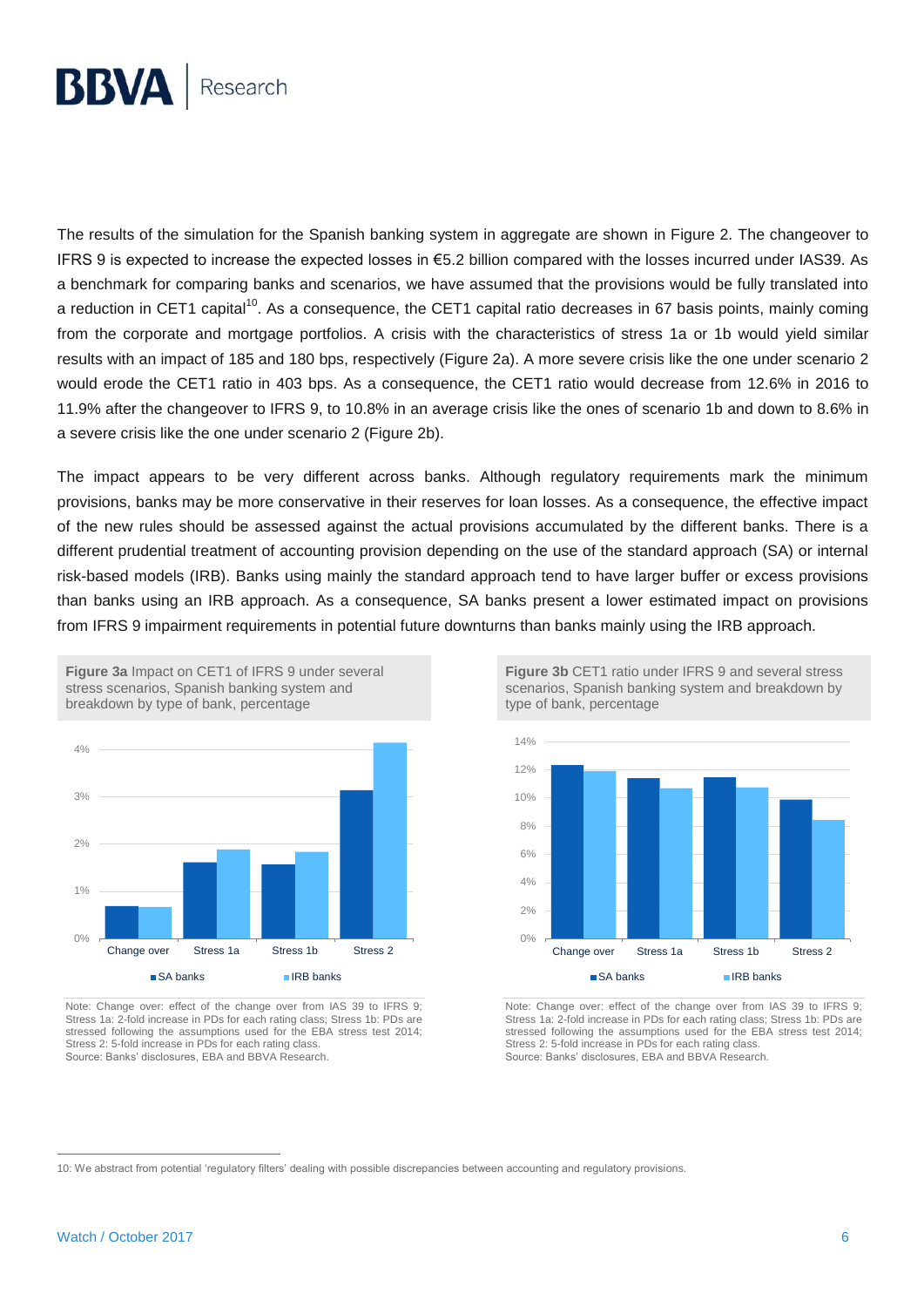

In concrete terms, SA banks would be impacted by 69 bps (of RWA) in the changeover to IFRS 9, mainly caused by the mortgage portfolio. On the other hand, IRB banks would be impacted by 67 bps, with a greater importance of corporate loans and other retail loans than in the case of SA banks. However, IRB banks are more impacted in the increase of provisions over risk-weighted assets than SA banks in a stressed scenario (Figure 3a). For instance, under a crisis with the characteristics of stress 1b SA banks would need to increase their provisions in 157 bps and IRB banks in 183 bps. The increase of provisions would be greater for IRB banks than for SA banks because of the higher coverage of provisions held by SA banks and because a greater risk-weighted assets density. This impact has been performed without considering the add-back of excess regulatory provisions over accounting provisions in Tier 2 for IRB banks. Considering the add-back, the impact for IRB banks would be much more limited.

Besides the differences depending on the approach to capital, we also observe significant differences across individual banks. For instance, taking as reference the stress 1b, equivalent to the one proposed by the EBA in its stress test in 2014 out of the seven SA banks analysed in our sample, three of them do not need to account for additional provisions to comply with IFRS 9 impairment requirements. The other four of them have a shortage of provisions of less than 70 bps of CET1. The impact is also limited for two IRB banks, but much more relevant for two IRB banks (between 200 and 250 bps of CET1) and even larger for the other two IRB banks (above 400 bps). For SA banks the largest impact of a stress seems to come from the mortgage portfolio<sup>11</sup> while for IRB banks the impact on corporate loans may also be significant. The source of these impacts is twofold. On the one hand, some banks hold a series of loans that, although they are not defaulted, they have suffered certain deterioration. Following a stress period, these loans should be moved into stage 2 and therefore provisioned by the lifetime expected loss. Required provisions under IAS 39 are insufficient to confront these losses.

Our results are consistent with EBA (2017), for which the impact of provisions stemming from IFRS 9 tended to be more limited for smaller banks<sup>12</sup> as they tended to have a higher coverage of exposures with provisions under IAS 39 than larger banks because the use of the SA tends to yield higher credit risk allowances than internal models.

#### **Discussion**

The crisis highlighted the need to better foresee potential future losses and, consequently, the need to increase provisions to foster the credit-loss absorbing capacity of banks. The early loss recognition incorporated in IFRS 9 seeks at enhancing transparency and the effectiveness of market discipline so that market concerns regarding capital adequacy in a crisis are reduced<sup>13</sup>. Financial statements will therefore reflect the weakness or strength of the reporting institution in a more timely and reliable way. Existing empirical work finds evidence pointing to the fact that the delayed recognition of expected losses has adverse effects on financial stability<sup>14</sup>.

 $\overline{a}$ 11: Note that for SA banks this portfolio includes all the credit to households.

<sup>12:</sup> Note that, given the shortfall in regulatory provisions for banks using IRB models, the impact in regulatory capital of IFRS 9 tends to be larger for the larger banks (the ones using IRB models).  $13:$  ESRB (2017).

<sup>14:</sup> ESRB (2017).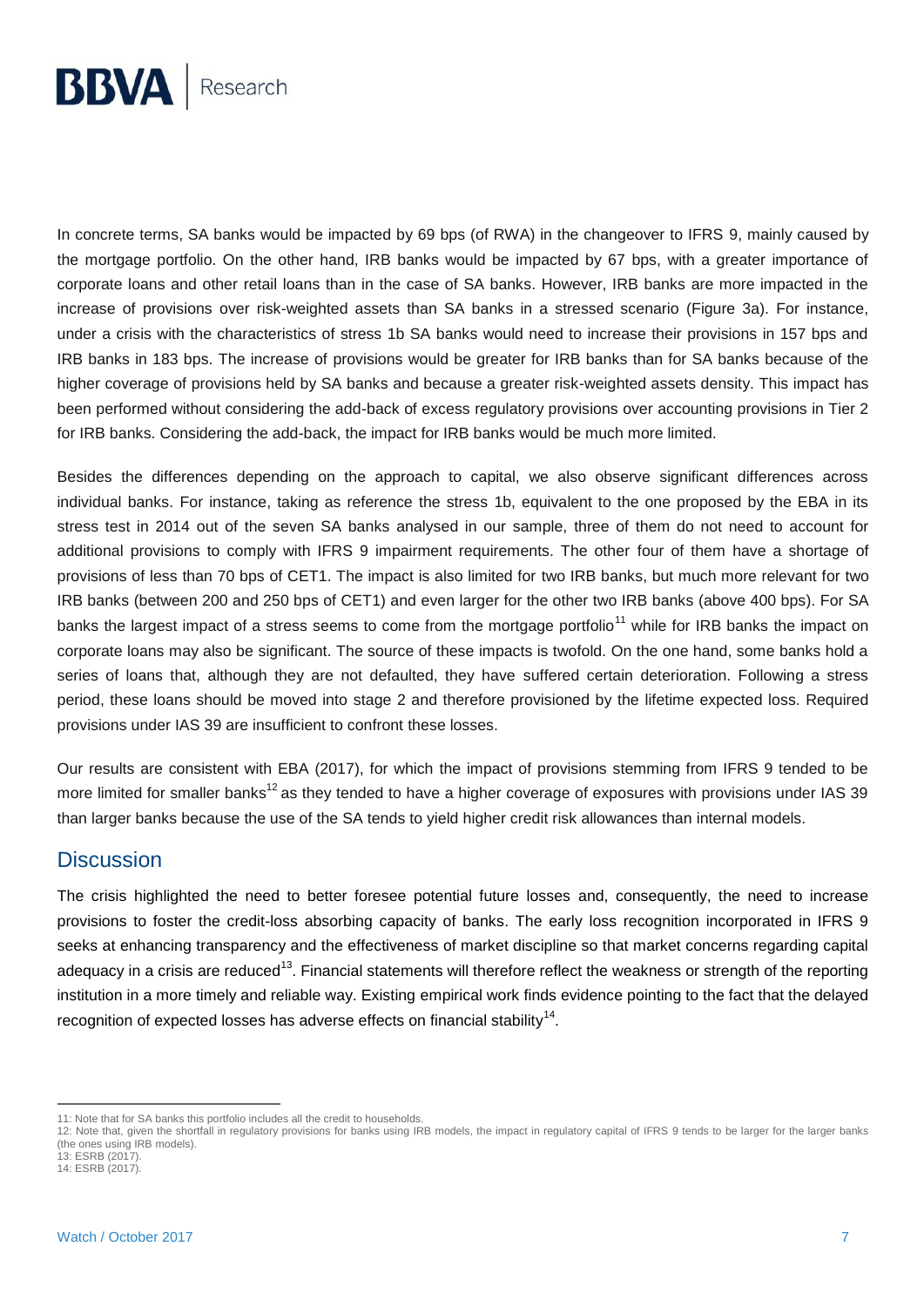

However, the expected credit loss estimates should be interpreted with caution and its benefits should be weighed against potential shortcomings. In particular with respect to modelling (including data availability) and some unintentional effects potentially leading to pro-cyclicality.

#### *Modelling and data availability*

The global financial crisis has cast doubt on the reliability of internal models. Under existing incurred loss models, the Basel Committee identified varied practices in accounting and regulatory provisions across jurisdictions and banks<sup>15</sup>, which may contribute to level playing field concerns and highlighted substantial disparities in the calculations of RWA across banks for similar portfolios $^{16}$ .

IFRS 9 establishes broad principles on how to model ECLs but it leaves many important details to the judgement of the reporting entities and their interaction with auditors and regulators. For instance, the shift of exposures from stage 1 to stage 2 (or vice versa) is critically dependent on the practical implementation of the concept of "significant deterioration in credit risk"<sup>17</sup>.

Moreover, the ECL approach to impairment allowances entails a large degree of sophistication and poses challenges related to the lack of data or experience relevant to the required modelling. ECLs imply estimates about future behaviour, sometimes with a very long time horizon, going well beyond usual macroeconomic projections. The models and assumptions may (significantly) differ from one bank to the other. Indeed, according to EBA (2017), banks mentioned a series of issues and challenges about IFRS 9 impairment implementation, including data quality, availability of historical data (determining the credit risk at origination) and availability of resources, as well as the incorporation of forward-looking information in the assessment of credit risk, the transfers across stages and the ECL estimation.

While banks currently using the internal ratings-based approach (IRB) to establish their capital requirements can build on their experience and adjust their models, banks solely using the standardized approach (SA) to determining their capital requirements may need to develop models from scratch.

#### *Intended and non-intended impact and potential pro-cyclicality*

The actual impact of IFRS 9 on systemic pro-cyclicality depends on complex interactions. A fuller and timelier recognition of credit losses enhances both the size of loss-absorbing buffers and their responsiveness to information. This may lead to enhanced financial stability but it can also point to a deterioration or improvement in credit risk and therefore may amplify the cycle. For instance, even if IFRS 9 would lead to a contraction in credit supply when a negative shock hits the economy, such a contraction may be lower than the contraction in credit demand, which may also be negatively affected by the shock $^{18}$ .

 $\overline{a}$ 15: See BCBS (2016): *Regulatory treatment of accounting provisions. Discussion Paper*.

<sup>16:</sup> See, for instance, BCBS (2016): *Reducing variation in credit risk-weighted assets – constraints on the use of internal model approaches. March.*

<sup>17:</sup> ESRB (2017).

<sup>18:</sup> Abad and Suarez (2017).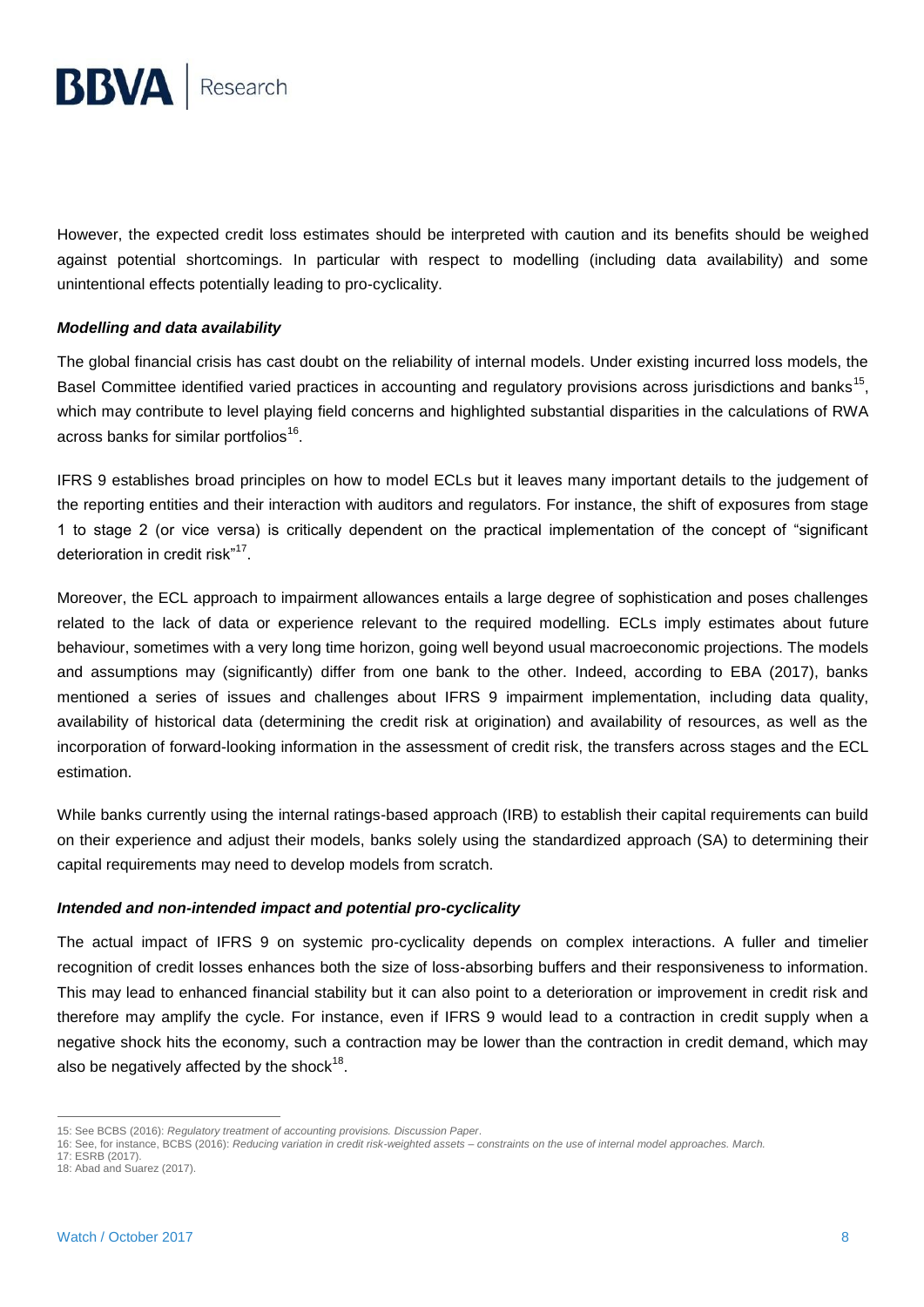

The overall impact would depend on the reaction of the banks in terms of capital buffers and lending behaviour. Larger capital buffers may preclude forbearance and the continuation of dividend payments during the initial stages of a crisis so that banks can return to sound financial health more quickly<sup>19</sup>. This being said, building these capital buffers may be costly. Moreover, Abad and Suarez (2017) argue that recent evidence suggests that banks tend to accommodate sudden increases in capital requirements by reducing risk-weighted assets, most typically bank lending, which has a significant impact on the real economy. Indeed, according to ERSB (2017), banks foresee adjusting the interest interest rates charged on loans in anticipation of the new impairment allowances (and their capital cost). Moreover, they also may shorten the maturity of their loans or prefer borrowers with activities less sensitive to the business cycle.

These potential pro-cyclical effects may also have some implications for future stress test exercises as the results of the exercise may exacerbate the need of precautionary recapitalizations.

#### *Remedial actions*

The potential unintended consequences of IFRS 9 and pro-cyclical effects warrant a series of remedial actions.

First of all, it will require some macroprudential attention, possibility relying on the existing regulatory buffers. National macroprudential authorities could proactively use the countercyclical capital buffer (CCyB) to offset undesirable credit supply effects<sup>20</sup>.

Secondly, regulatory guidance should help ensuring a sound and harmonised implementation of the ECL approach.

Thirdly, disclosures will be crucial in guaranteeing an adequate level of transparency regarding the computation of impairment allowances. A careful communication policy will be crucial to avoid undesired reactions by market participants stemming from a misinterpretation of the results regarding the earlier recognition of credit losses under the new ECL approach. Although there are no legal requirements to undertake parallel runs of IFRS9 and IAS39, most banks plan to undertake a parallel run of IAS 39 and IFRS 9 before the initial application of IFRS 9 in 2018, with regard to the impairment requirements, for 6 months. However, the EBA is concerned because the duration of parallel runs has been shortened from that originally envisaged and is also concerned that some banks are not planning to undertake any parallel run before IFRS 9 enters into force $^{21}$ . This parallel runs is important for banks to be able to assess how much of a potential deterioration in the books in early 2018 corresponds to an accounting effect of the implementation of the new rules and how much corresponds to an actual deterioration of the asset quality. Disclosures should allow investors to understand and evaluate those effects and how they are mitigated through the transitional arrangements being currently discussed at the EU level.

Finally, the BCBS proposes a static and a dynamic transitional arrangement<sup>22</sup>. Under the static approach, the mechanism would be applied only to the transitional effect on CET1 capital of initial application of an ECL accounting standard. The dynamic approach addresses the likelihood that the amount of total provisions that is due to the new ECL accounting will fluctuate over time. Given the pro-cyclical effects discussed in this note, the dynamic approach seems to be preferable to the static one.

<sup>19:</sup> Abad and Suarez (2017).

<sup>20:</sup> Abad and Suarez (2017).

<sup>21:</sup> EBA (2017). 19% of banks do not plan to undertake any parallel runs for impairment before the initial application of IFRS 9.

<sup>22:</sup> See BCBS (2017): *Regulatory treatment of accounting provisions – interim approach and transitional arrangements*.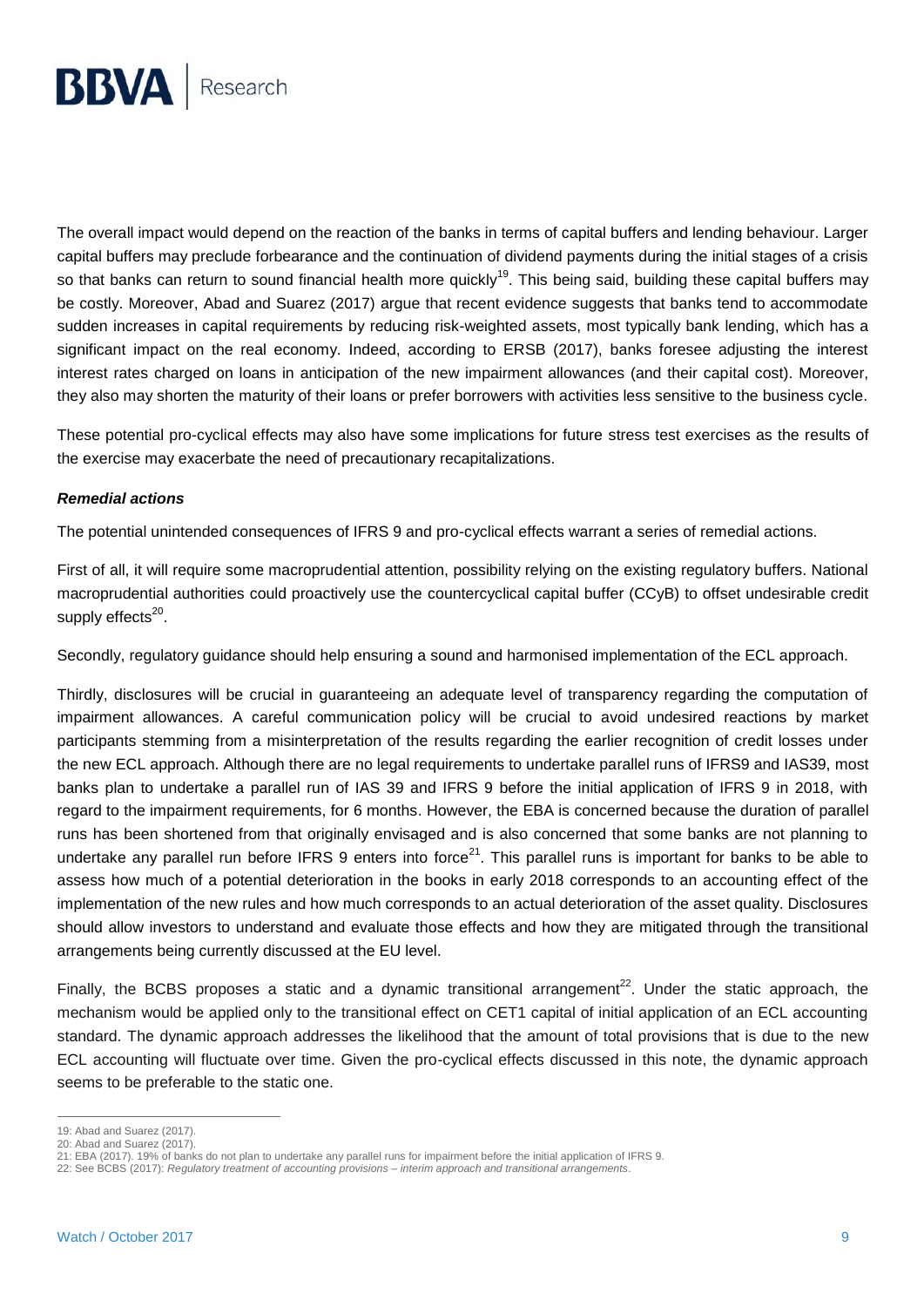# **Conclusions**

In this paper, we have discussed some potential negative effects of the implementation of the new accounting rules under IFRS 9. Beyond the intention to enhance financial stability, the expected credit loss approach may imply some shortcomings. In particular, it may amplify, rather than reduce, cyclical fluctuations.

Using data for the main Spanish entities, the early recognition of losses may put some banks on the bridge of insolvency from an accounting point of view. This effect may be even further exacerbated if a stress test were to be implemented during a downturn. Although the impact is not very large, it is still relevant and should be monitored, particularly by macroprudential authorities.

The impact of provisions on banks using the standard approach for the calculation of capital requirements seems to have a more contained impact than banks using IRB models. This is explained by a higher coverage with provisions. However, SA will incur in higher operational cost for the changeover to IFRS 9 because they will most probably have to build their models from scratch.

Although the impact of IFRS 9 seems limited for the system as a whole, it is very heterogeneous across individual banks. According to our estimates, the impact of an average downturn in four banking groups would be equivalent to more than 200 bps of CET1 capital (the CET1 capital ratio will be eroded below 9% in two of them). In the rest of Spanish banks, the impact will be below 200 bps or even below 50 bps in a few banks.

While it has been argued that the earlier recognition of losses have some advantages in terms of financial stability, the cyclical effects may reduce or even cancel these effects. Therefore, some mitigation actions should be implemented to mitigate the cyclical effects of IFRS 9 provisioning rules. They could include: a close monitoring by macroprudential authorities with the possibility of counterbalancing the effect through the various capital buffers; clear disclosures from the part of the entities to identify the effects on capital stemming from the implementation of the new rules and distinguish them from actual deterioration in capital levels; and the implementation of dynamic transitional arrangement as proposed by the Basel Committee as they allow for ECL provisions to fluctuate over time, which is not the case for the static transitional arrangement.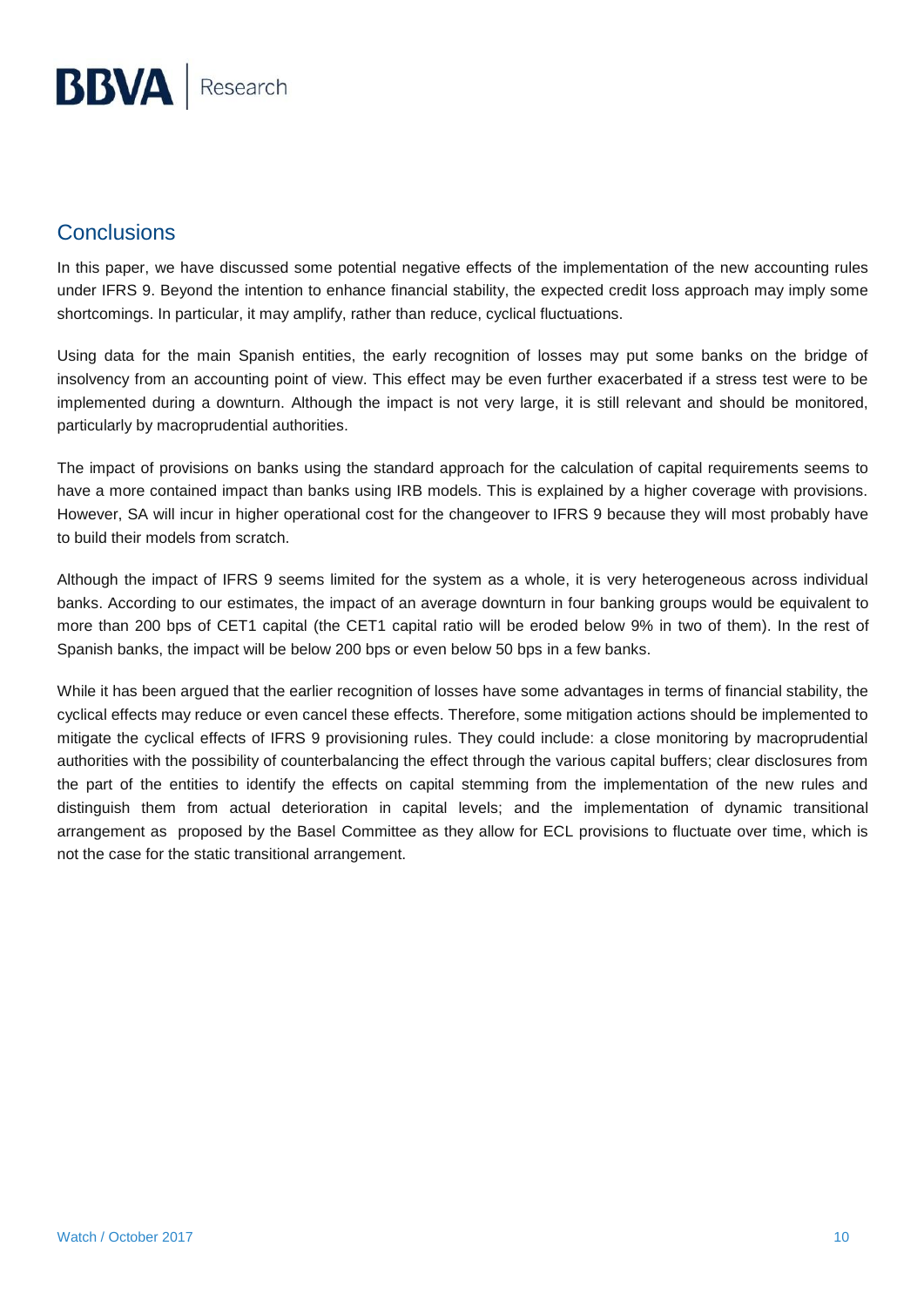# Annex 1: Explanations of the calculations

In this annex, we explain how we have estimated the impact of IFRS 9 and the various stress scenarios for Spanish banks. As an illustration, we have taken the values for the total Spanish banking system and the mortgage portfolio (Table 1).

**Figure 3a** Impact on CET1 of IFRS 9 under several stress scenarios, Spanish banking system and breakdown by type of bank, percentage

| <b>Initial situation</b> |                              |           |                          |           |            |                          | <b>Changeover to IFRS 9</b> |                      |                 |        |              |
|--------------------------|------------------------------|-----------|--------------------------|-----------|------------|--------------------------|-----------------------------|----------------------|-----------------|--------|--------------|
| <b>Internal</b>          | <b>Exposure at default</b>   |           |                          |           |            | <b>PD</b><br><b>Prov</b> |                             | <b>Expected loss</b> |                 |        |              |
| <b>Rating</b>            | <b>IRB</b>                   | <b>SA</b> | <b>Total</b>             | <b>PD</b> | <b>LGD</b> | <b>IRB</b>               | 12m                         | Life                 | 12 <sub>m</sub> | Life   | <b>IFRS9</b> |
| AAA                      | 199.384                      | 115.842   | 315.226                  | 0,07%     | 15,8%      | 128                      | 0,07%                       | 0,68%                | 31              | ٠      | 31           |
| <b>BBB</b>               | 46.072                       | 26.064    | 72.136                   | 0,20%     | 16,4%      | 10                       | 0,20%                       | 1,86%                | 19              | ٠      | 19           |
| BBB-                     | 81.337                       | 45.697    | 127.035                  | 0,31%     | 16,1%      | 46                       | 0,31%                       | 2,92%                | 55              | ٠      | 55           |
| BB+                      | 40.641                       | 22.719    | 63.359                   | 0,54%     | 15,8%      | 31                       | 0,54%                       | 5,04%                | 49              |        | 49           |
| BB                       | 68.495                       | 38.815    | 107.311                  | 0,91%     | 17,0%      | 79                       | 0,91%                       | 8,28%                | 144             |        | 144          |
| BB-                      | 44.906                       | 26.092    | 70.998                   | 1,75%     | 17,0%      | 64                       | 1,75%                       | 15,45%               | 168             |        | 168          |
| B+                       | 22.958                       | 13.882    | 36.840                   | 2,95%     | 17,8%      | 987                      | 2,95%                       | 24,76%               | 172             | ٠      | 172          |
| в                        | 20.059                       | 11.137    | 31.196                   | 4,13%     | 18,0%      | 682                      | 4,13%                       | 32,98%               | 218             |        | 218          |
| <b>B-</b>                | 20.521                       | 12.301    | 32.822                   | 7,82%     | 18,3%      | 935                      | 7,82%                       | 53,80%               | 419             | 2.754  | 2.754        |
| $CCC + a$<br>CC-         | 19.660                       | 10.784    | 30.444                   | 23,65%    | 20,3%      | 401                      | 23,65%                      | 92,00%               | 1.379           | 4.823  | 4.823        |
| <b>Defaulted</b>         | 24.302                       | 13.354    | 37.655                   | 100,0%    | 29,9%      | 4.823                    | 100,00%                     | 100,00%              | 11.047          | 11.047 | 11.047       |
| <b>Total</b>             | 588.335                      | 336.689   | 925.023                  |           |            | 8.187                    |                             |                      | 13.702          | 18.624 | 19.482       |
|                          |                              |           | <b>Prov SA defaulted</b> |           |            | 8.641                    |                             |                      |                 |        |              |
|                          | <b>Prov SA non-defaulted</b> |           |                          |           | 11.890     |                          |                             |                      |                 |        |              |
|                          | <b>Prov Total</b>            |           |                          |           |            | 20.531                   |                             |                      |                 |        |              |

Note: Changeover: effect of the change over from IAS 39 to IFRS 9. Source: Banks' disclosures, EBA and BBVA Research

A comparison between the current regulatory framework for IRB approaches and the impairment model under IFRS 9 was performed. First, we calculate the Stage 1 allowances based on a 12-month horizon and Stage 2 and Stage 3 allowances based on lifetime expected losses (see column named IFRS 9 in the table above). Then, we compare total ECL under IFRS 9 with current IRB regulatory framework (see allowances under IRB framework in the column named "12m" above). From Pillar 3 disclosures, we obtain the distribution of EAD, PDs and LGDs for the IRB portfolio across internal rating categories. For the SA portfolio, we get the gross exposure to perform this comparison in order to avoid a distortion with the current incurred-loss provisions approach.

Additionally, for the SA portfolio, we have the value for the total exposure (highlighted in green) and we assume that its distribution across rating categories is the same as for the IRB portfolio<sup>23</sup>. We also have the provisions for defaulted and non-defaulted exposures under SA.

For each rating category we calculate the lifetime PD from the average duration of the portfolio (which can be estimated from the distribution of maturities available at Pillar 3 disclosures) and apply discount rate of 5%. We

<sup>23:</sup> Abad and Suarez (2017) argue that IFRS 9 have an extremely similar quantitative impact on SA banks and IRB banks.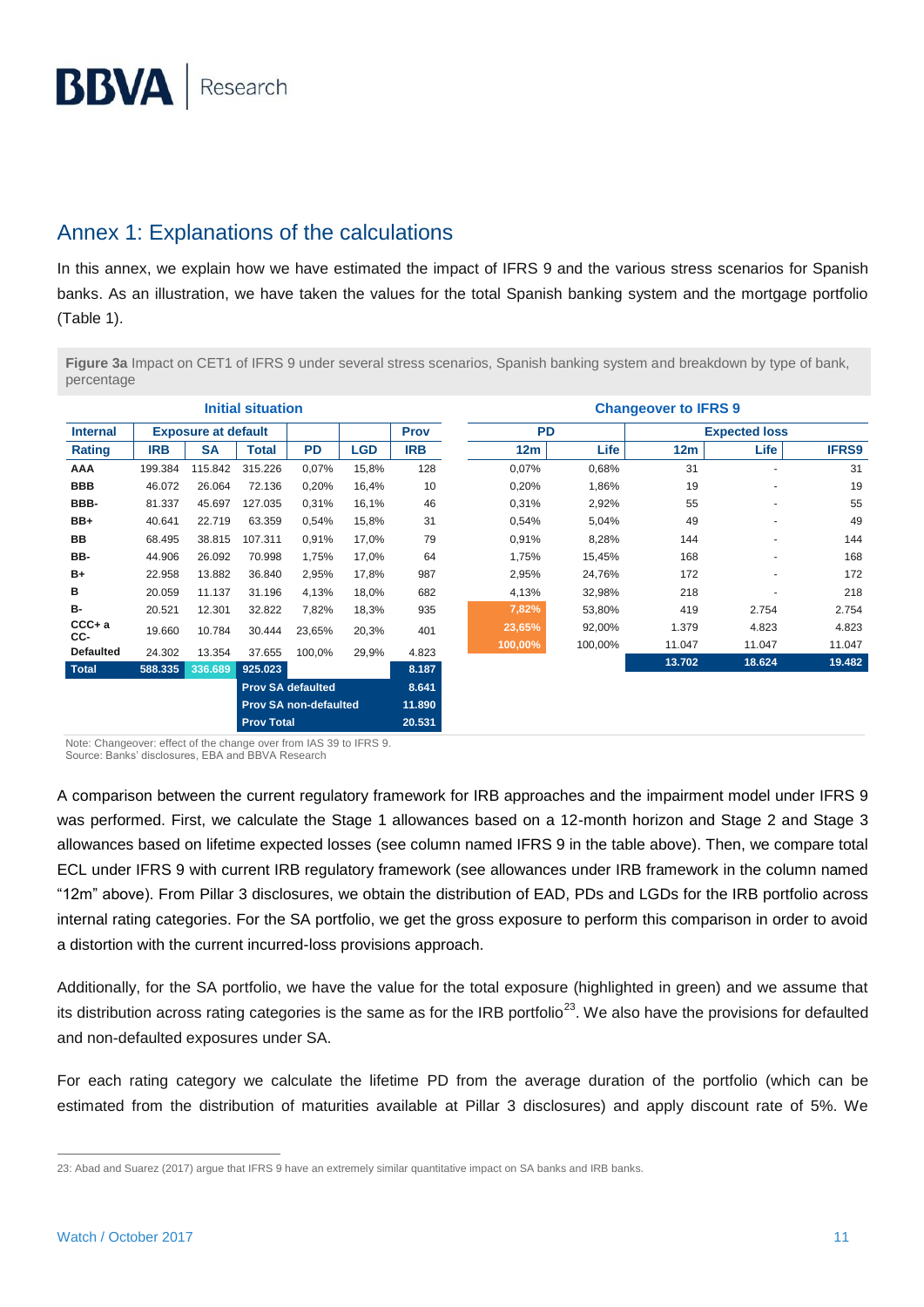

consider that the loans with a PD higher than 5% should be classified under stage 2 and we apply the lifetime EL while we apply the 12 month EL for the loans with a PD below 5%.

Finally, we compare the total EL with the requirements under IAS 39, i.e. current provisions for the IRB portfolio and provisions for defaulted exposures for the SA portfolio. In the example above, the EL for IFRS 9 changeover amounts to €19,482 million compared to €16,828 million of required impairment allowances under IAS 39 (i.e. €8,187 million + €8,641 million) and it implies a shortfall of €2,654 million<sup>24</sup>.

For the comparisons across banks, we compare the shortfall with risk-weighted assets, so that we have an estimate of the impact in terms of CET1 ratio. In the above example, it would be of 68 basis points. We abstract from potential 'regulatory filters' dealing with possible discrepancies between accounting and regulatory provisions. This is particularly relevant because the regulatory capital treatment of provisions under the SA and IRB approaches differ under both Basel II and Basel III<sup>25</sup>.

We apply this same logic to the rest of portfolios for each one of the banks. When specific information was not directly available from the banks' account and Pillar 3 disclosures, we have estimated them through the last transparency exercise of the EBA or from the averages of the system.

<sup>24:</sup> Note that, in this case, SA provisions for non-defaulted exposures are enough to cover this shortfall. However, we restrict our analysis to the impact in terms of regulatory requirements without taking into account voluntary buffers banks may have.

<sup>25:</sup> See BCBS (2017): *Regulatory treatment of accounting provisions – interim approach and transitional arrangements*.